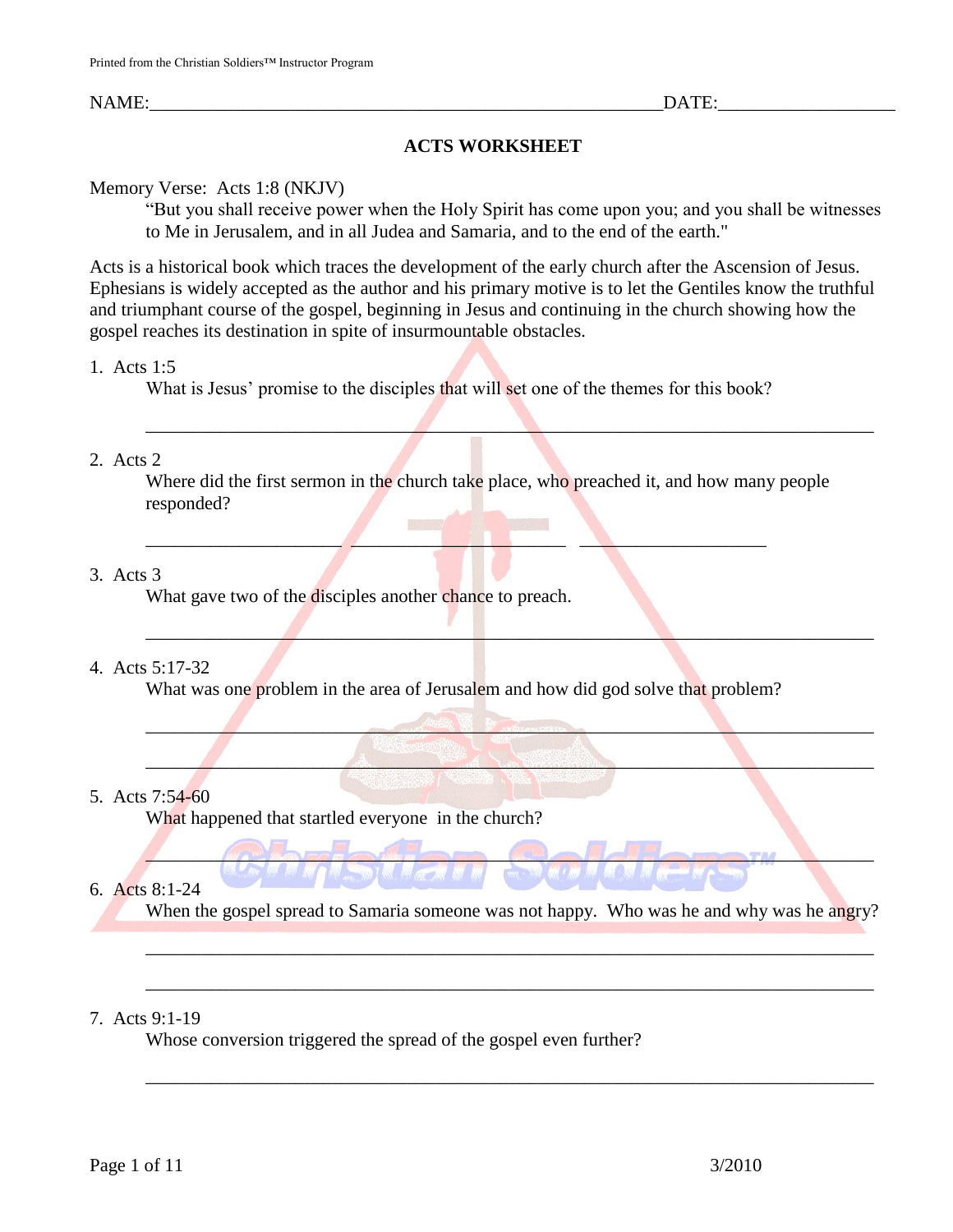# **ACTS WORKSHEET (continued)**

#### 8. Acts 10

Whose conversion in Caesarea (a port which opened up the entire world) started the mass spreading of the gospel and who lead him to Jesus?

\_\_\_\_\_\_\_\_\_\_\_\_\_\_\_\_\_\_\_\_\_\_\_\_\_\_\_\_\_\_\_\_\_\_\_\_\_\_\_\_\_\_\_\_\_\_\_\_\_\_\_\_\_\_\_\_\_\_\_\_\_\_\_\_\_\_\_\_\_\_\_\_\_\_\_\_\_\_

#### 9. Acts 11:19-30

What name was used to mock the believers in Antioch? \_\_\_\_\_\_\_\_\_\_\_\_\_\_\_\_\_\_\_\_\_\_\_\_\_\_\_\_\_\_\_\_\_\_

### 10. Acts 13:4

Who became the first missionaries? \_\_\_\_\_\_\_\_\_\_\_\_\_\_\_\_\_\_\_ and \_\_\_\_\_\_\_\_\_\_\_\_\_\_\_\_\_\_\_

#### 11. Acts 13:13-16

Who did the missionaries first preach to?  $\blacksquare$ 

## 12. Acts 13:44-52

What happened that changed the focus of the missionaries' ministry?

### 13. Acts 26:27-32

After many missionary trips Paul was imprisoned. What was his concern while he was in prison?

 $\mathbb{E}_{\mathcal{L}}$  , and the set of the set of the set of the set of the set of the set of the set of the set of the set of the set of the set of the set of the set of the set of the set of the set of the set of the set of th

**Alexander Communication of the Communication of the Communication of the Communication of the Communication of the Communication of the Communication of the Communication of the Communication of the Communication of the C** 

 $\mathcal{L}$  , and the contribution of the contribution of the contribution of the contribution of the contribution of the contribution of the contribution of the contribution of the contribution of the contribution of the co

 $\mathcal{L} = \mathcal{L} \mathcal{L} = \mathcal{L} \mathcal{L}$ 

## 14. Acts 27:18

Describe what happened to this missionary.

 $\Box$ 

15. What is the major theme of the book of Acts?

\_\_\_\_\_\_\_\_\_\_\_\_\_\_\_\_\_\_\_\_\_\_\_\_\_\_\_\_\_\_\_\_\_\_\_\_\_\_\_\_\_\_\_\_\_\_\_\_\_\_\_\_\_\_\_\_\_\_\_\_\_\_\_\_\_\_\_\_\_\_\_\_\_\_\_\_\_\_

**TM**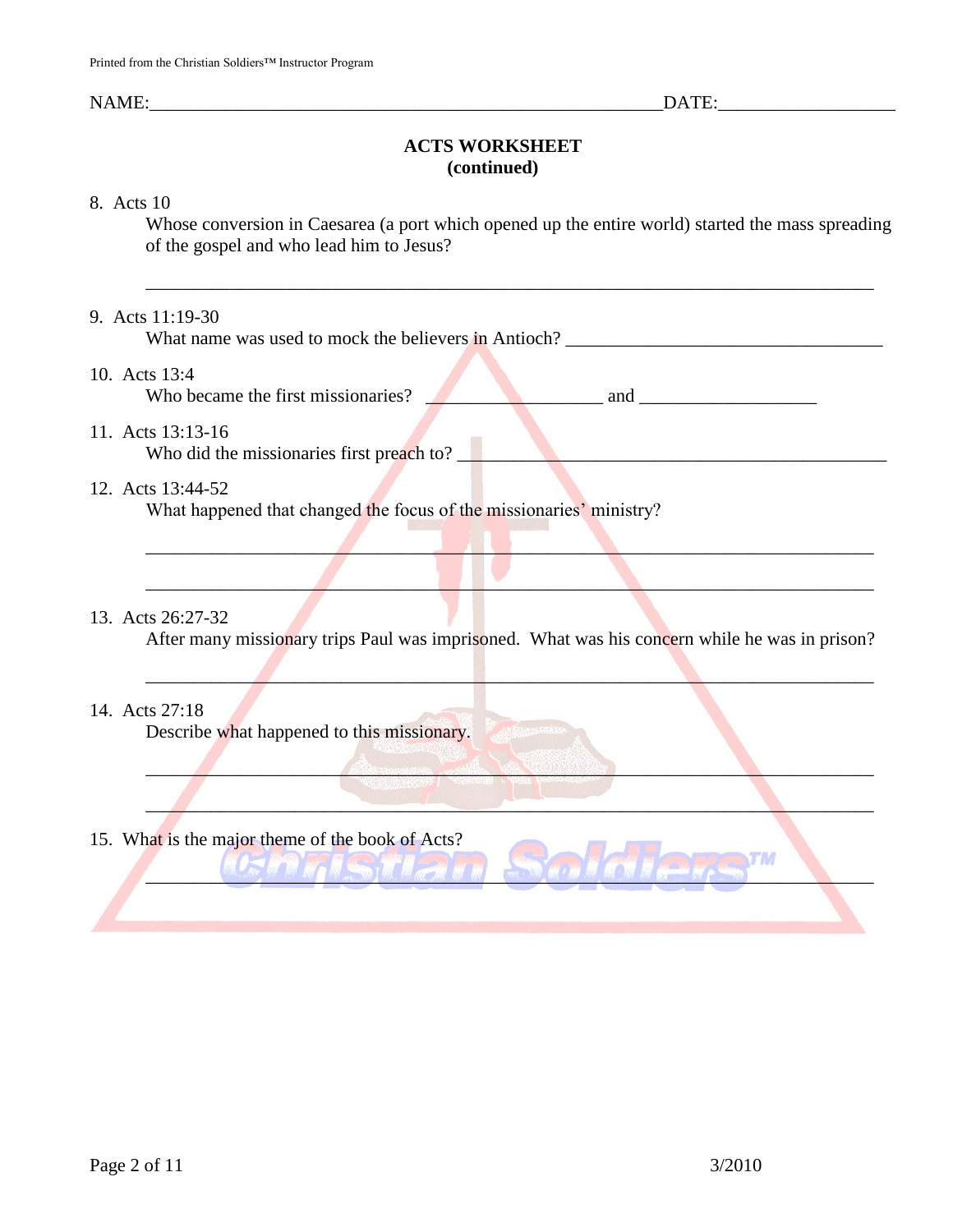# **ROMANS WORKSHEET**

\_\_\_\_\_\_\_\_\_\_\_\_\_\_\_\_\_\_\_\_\_\_\_\_\_\_\_\_\_\_\_\_\_\_\_\_\_\_\_\_\_\_\_\_\_\_\_\_\_\_\_\_\_\_\_\_\_\_\_\_\_\_\_\_\_\_\_\_\_\_\_\_\_\_\_\_\_\_\_\_\_\_\_\_\_\_\_\_\_\_\_\_\_\_\_\_\_\_\_\_\_\_\_\_\_\_\_\_\_\_\_\_\_\_\_\_\_\_\_\_\_\_\_\_\_\_\_\_\_ \_\_\_\_\_\_\_\_\_\_\_\_\_\_\_\_\_\_\_\_\_\_\_\_\_\_\_\_\_\_\_\_\_\_\_\_\_\_\_\_\_\_\_\_\_\_\_\_\_\_\_\_\_\_\_\_\_\_\_\_\_\_\_\_\_\_\_\_\_\_\_\_\_\_\_\_\_\_\_\_\_\_\_\_\_\_\_\_\_\_\_\_\_\_\_\_\_\_\_\_\_\_\_\_\_\_\_\_\_\_\_\_\_\_\_\_\_\_\_\_\_\_\_\_\_\_\_\_\_

Memory Verse: Any of the encouraging verses from Romans 8.

### 1. Romans 1-3

What is the central idea of these chapters?

2. Romans 1:16-17

What is Paul "not ashamed" to tell the people about?

What revelation does Paul make about the gospel?

This gospel is not just for certain people according to Paul. What two groups does he specifically list? and  $\Box$ 

 $\mathbb{E}[\mathbf{z}^T] = \mathbf{z}^T \mathbf{z}^T$  , where  $\mathbf{z}^T$  , where  $\mathbf{z}^T$  , we have the set of  $\mathbf{z}^T$ 

 $\mathcal{L} = \{ \mathcal{L} \mid \mathcal{L} \in \mathcal{L} \}$  , where  $\mathcal{L} = \{ \mathcal{L} \mid \mathcal{L} \in \mathcal{L} \}$  , where  $\mathcal{L} = \{ \mathcal{L} \mid \mathcal{L} \in \mathcal{L} \}$ 

\_\_\_\_\_\_\_\_\_\_\_\_\_\_\_\_\_\_\_\_\_\_\_\_\_\_\_\_\_\_\_\_\_\_\_\_\_\_\_\_\_\_\_\_\_\_\_\_\_\_\_\_\_\_\_\_\_\_\_\_\_\_\_\_\_\_\_\_\_\_\_\_\_\_\_\_\_\_

\_\_\_\_\_\_\_\_\_\_\_\_\_\_\_\_\_\_\_\_\_\_\_\_\_\_\_\_\_\_\_\_\_\_\_\_\_\_\_\_\_\_\_\_\_\_\_\_\_\_\_\_\_\_\_\_\_\_\_\_\_\_\_\_\_\_\_\_\_\_\_\_\_\_\_\_\_\_

Write out a quote from the **Old Testament that sums up how Paul says people can be saved.** 

## 3. Romans 1:18 – 2:16

Explain what group **P**aul calls sinners, why they are sinners and what God has done to them.

### 4. Romans 2:17 -3:20

Paul then turns to another group of people. Who are they?

What advantage does this group have according to Paul?

How does Paul say this group failed?

## 5. Romans 3:9-20

Who has made it according to God's standards?

### 6. Romans 3:21-31

Paul introduces the solution to the sin problem he has been talking about. What is it?

What two groups that were previously separated by the way they are condemned of sin are now

joined together in how they are justified? and and  $\Box$ 

\_\_\_\_\_\_\_\_\_\_\_\_\_\_\_\_\_\_\_\_\_\_\_\_\_\_\_\_\_\_\_\_\_\_\_\_\_\_\_\_\_\_\_\_\_\_\_\_\_\_\_\_\_\_\_\_\_\_\_\_\_\_\_\_\_\_\_\_\_\_\_\_\_\_\_\_\_\_

### 7. Romans 4

What proves justification is by faith? \_\_\_\_\_\_\_\_\_\_\_\_\_\_\_\_\_\_\_\_\_\_\_\_\_\_\_\_\_\_\_\_\_\_\_\_\_\_\_\_\_\_\_\_\_\_\_\_

**STAR**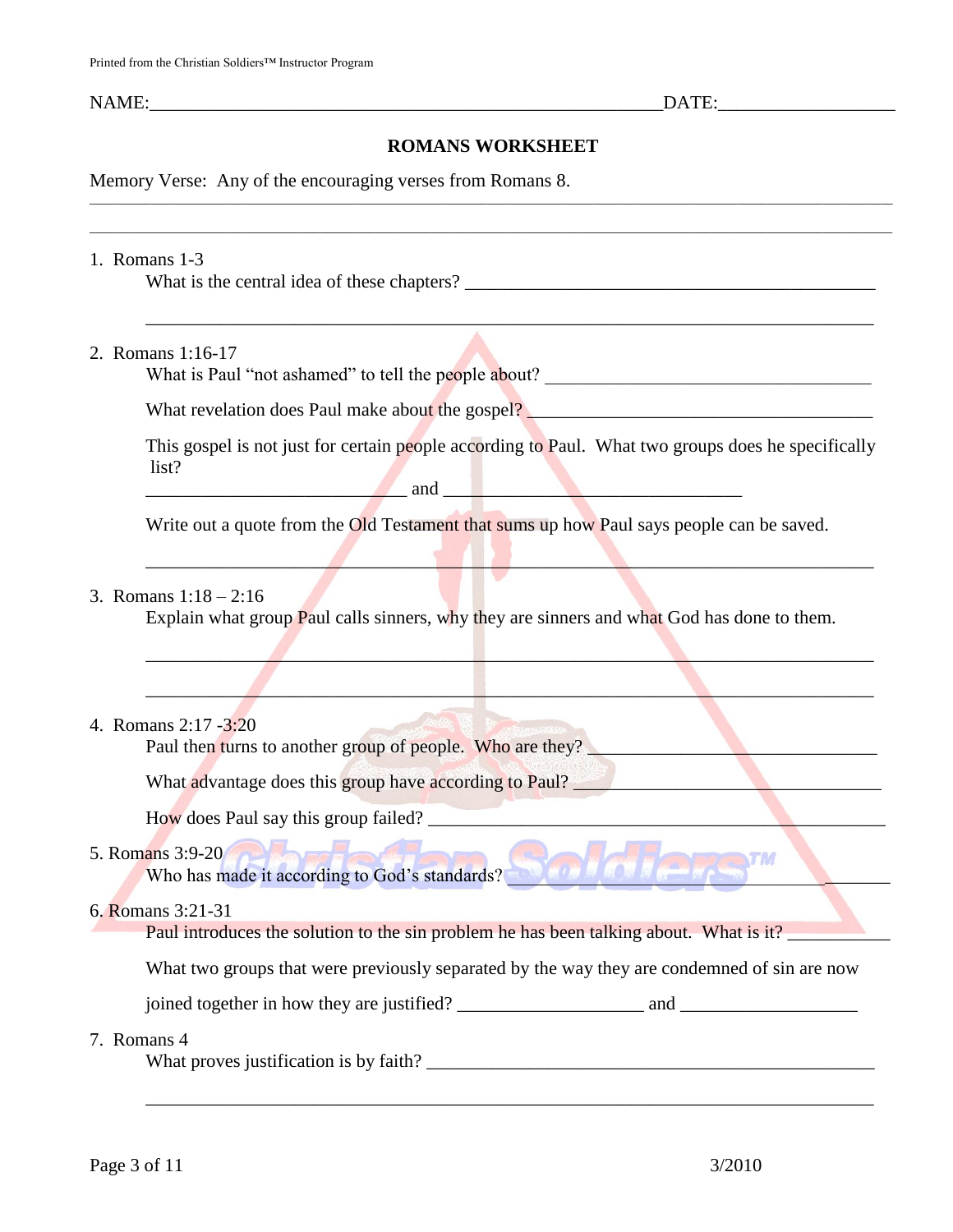## **ROMANS WORKSHEET (continued)**

| 8. Romans 5                                                                                    |
|------------------------------------------------------------------------------------------------|
|                                                                                                |
| 9. Romans 6<br>What should happen in our lives because of what God has done in justifying us?  |
|                                                                                                |
|                                                                                                |
| 10. Romans 7:1-6<br>We have been released from                                                 |
| 11. Romans 7:6-25<br>What does Paul say that all struggles come from?                          |
| What does Paul say he wants to do?                                                             |
| What does he end up doing?                                                                     |
| 12. Romans 9-11<br>How are the Jews saved?                                                     |
| Who benefits from Israel as a whole not accepting Jesus yet? _                                 |
| 13. Romans 12-13<br>What is the one area mentioned in these chapters that you need to work on? |
|                                                                                                |
| 14. Romans 15<br>Whose needs should we focus on?                                               |
| LOW THE LEWIS COMMUNICATION<br>15. Romans 15:1                                                 |
| How does this verse apply to your karate class?                                                |
|                                                                                                |
| 16. Romans 16                                                                                  |

\_\_\_\_\_\_\_\_\_\_\_\_\_\_\_\_\_\_\_\_\_\_\_\_\_\_\_\_\_\_\_\_\_\_\_\_\_\_\_\_\_\_\_\_\_\_\_\_\_\_\_\_\_\_\_\_\_\_\_\_\_\_\_\_\_\_\_\_\_\_\_\_\_\_\_\_\_\_

What does Paul warn the Christians about? \_\_\_\_\_\_\_\_\_\_\_\_\_\_\_\_\_\_\_\_\_\_\_\_\_\_\_\_\_\_\_\_\_\_\_\_\_\_\_\_\_\_\_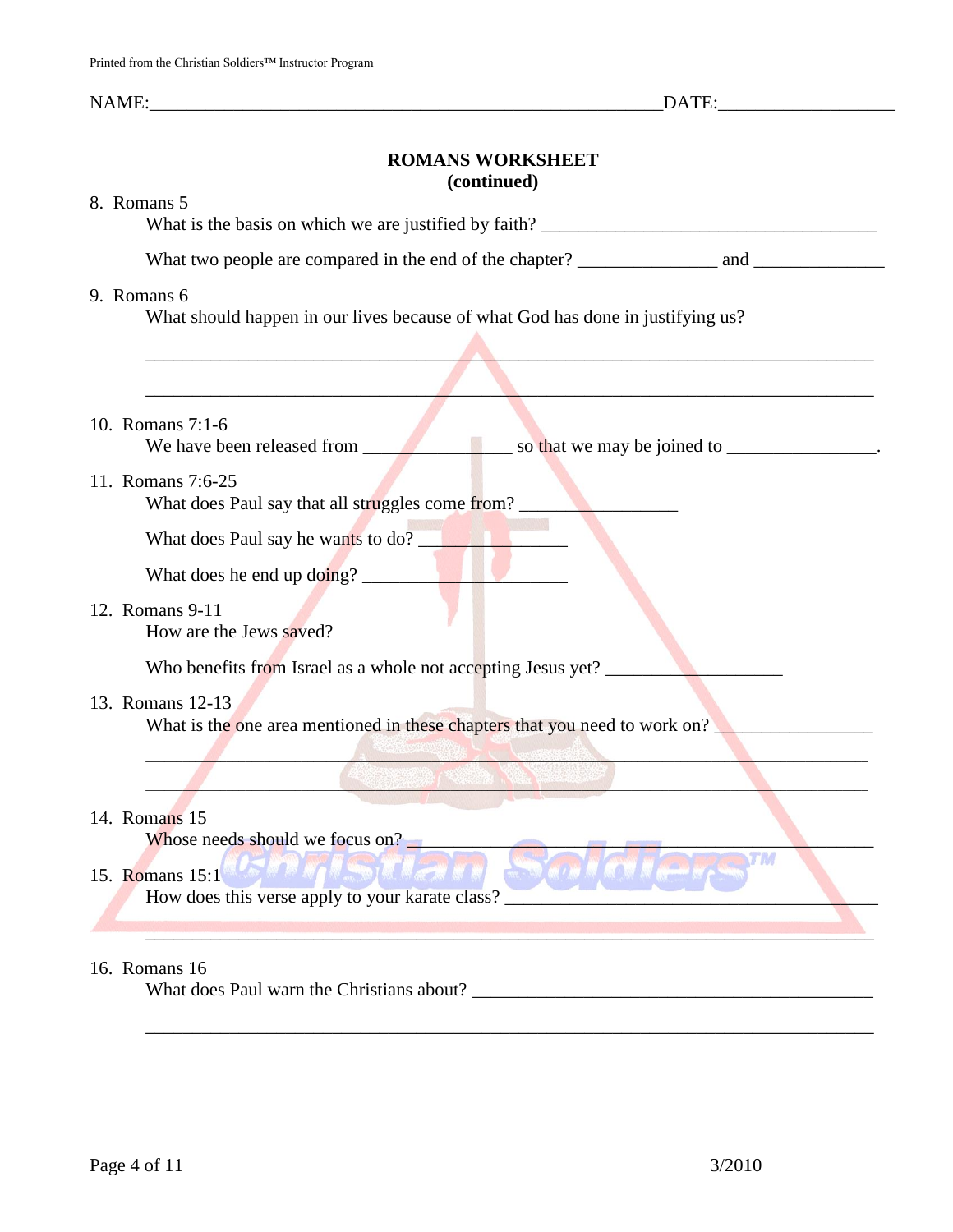# **I CORINTHIANS WORKSHEET**

| Memory verse: 1 Corinthians 9:19 (NIV) |  |  |
|----------------------------------------|--|--|
|----------------------------------------|--|--|

Though I am free and belong to no man, I make myself a slave to everyone, to win as many as possible.

\_\_\_\_\_\_\_\_\_\_\_\_\_\_\_\_\_\_\_\_\_\_\_\_\_\_\_\_\_\_\_\_\_\_\_\_\_\_\_\_\_\_\_\_\_\_\_\_\_\_\_\_\_\_\_\_\_\_\_\_\_\_\_\_\_\_\_\_\_\_\_\_\_\_\_\_\_\_\_\_

\_\_\_\_\_\_\_\_\_\_\_\_\_\_\_\_\_\_\_\_\_\_\_\_\_\_\_\_\_\_\_\_\_\_\_\_\_\_\_\_\_\_\_\_\_\_\_\_\_\_\_\_\_\_\_\_\_\_\_\_\_\_\_\_\_\_\_\_\_\_\_\_\_\_\_\_\_\_\_\_

\_\_\_\_\_\_\_\_\_\_\_\_\_\_\_\_\_\_\_\_\_\_\_\_\_\_\_\_\_\_\_\_\_\_\_\_\_\_\_\_\_\_\_\_\_\_\_\_\_\_\_\_\_\_\_\_\_\_\_\_\_\_\_\_\_\_\_\_\_\_\_\_\_\_\_\_\_\_\_\_

 $\qquad \qquad A$ 

 $\mathcal{L}$  , and the contribution of the contribution of the contribution of the contribution of the contribution of the contribution of the contribution of the contribution of the contribution of the contribution of the co

 $\mathcal{L}$  and the set of the set of the set of the set of the set of the set of the set of the set of the set of the set of the set of the set of the set of the set of the set of the set of the set of the set of the set of

\_\_\_\_\_\_\_\_\_\_\_\_\_\_\_\_\_\_\_\_\_\_\_\_\_\_\_\_\_\_\_\_\_\_\_\_\_\_\_\_\_\_\_\_\_\_\_\_\_\_\_\_\_\_\_\_\_\_\_\_\_\_\_\_\_\_\_\_\_\_\_\_\_\_\_\_\_\_\_\_

\_\_\_\_\_\_\_\_\_\_\_\_\_\_\_\_\_\_\_\_\_\_\_\_\_\_\_\_\_\_\_\_\_\_\_\_\_\_\_\_\_\_\_\_\_\_\_\_\_\_\_\_\_\_\_\_\_\_\_\_\_\_\_\_\_\_\_\_\_\_\_\_\_\_\_\_\_\_\_\_

\_\_\_\_\_\_\_\_\_\_\_\_\_\_\_\_\_\_\_\_\_\_\_\_\_\_\_\_\_\_\_\_\_\_\_\_\_\_\_\_\_\_\_\_\_\_\_\_\_\_\_\_\_\_\_\_\_\_\_\_\_\_\_\_\_\_\_\_\_\_\_\_\_\_\_\_\_\_\_\_

1. 1 Corinthians 1:10-17

What is the central theme of Paul's letter to the church?

# 2. 1 Corinthians 1:18 thru 2:5

What is the message of the cross to those who are perishing? \_\_\_\_\_\_\_\_\_\_\_\_\_\_\_\_\_\_\_\_\_\_\_\_\_\_\_\_\_\_\_

If Paul did not come with eloquence or superior wisdom, what did he come with?

 $\mathcal{L}^{\text{max}}_{\text{max}}$ 

## 3. 1 Corinthians 2:6-16

What is it that we have not seen, heard or conceived?

Why can't a man understand the things of the Spirit?

# 4. 1 Corinthians 5:1-12

What does yeast represent? \_\_\_\_\_\_\_\_\_\_\_\_\_\_\_\_\_\_\_\_\_\_\_\_\_\_\_\_\_\_\_\_\_\_\_\_\_\_\_\_\_\_\_\_\_\_\_\_\_\_\_\_\_\_\_\_\_\_

What was done with the immoral man?

What does the church in Corinth have in common with us today in the United States? \_\_\_\_\_\_\_\_\_\_\_\_\_\_\_\_

What message is Paul trying to get across to the church about believers?

# 5. 1 Corinthians 6:12-20

What are we to flee from?

# 6. 1 Corinthians 9:19-23

What should we become and why? \_\_\_\_\_\_\_\_\_\_\_\_\_\_\_\_\_\_\_\_\_\_\_\_\_\_\_\_\_\_\_\_\_\_\_\_\_\_\_\_\_\_\_\_\_\_\_\_\_\_\_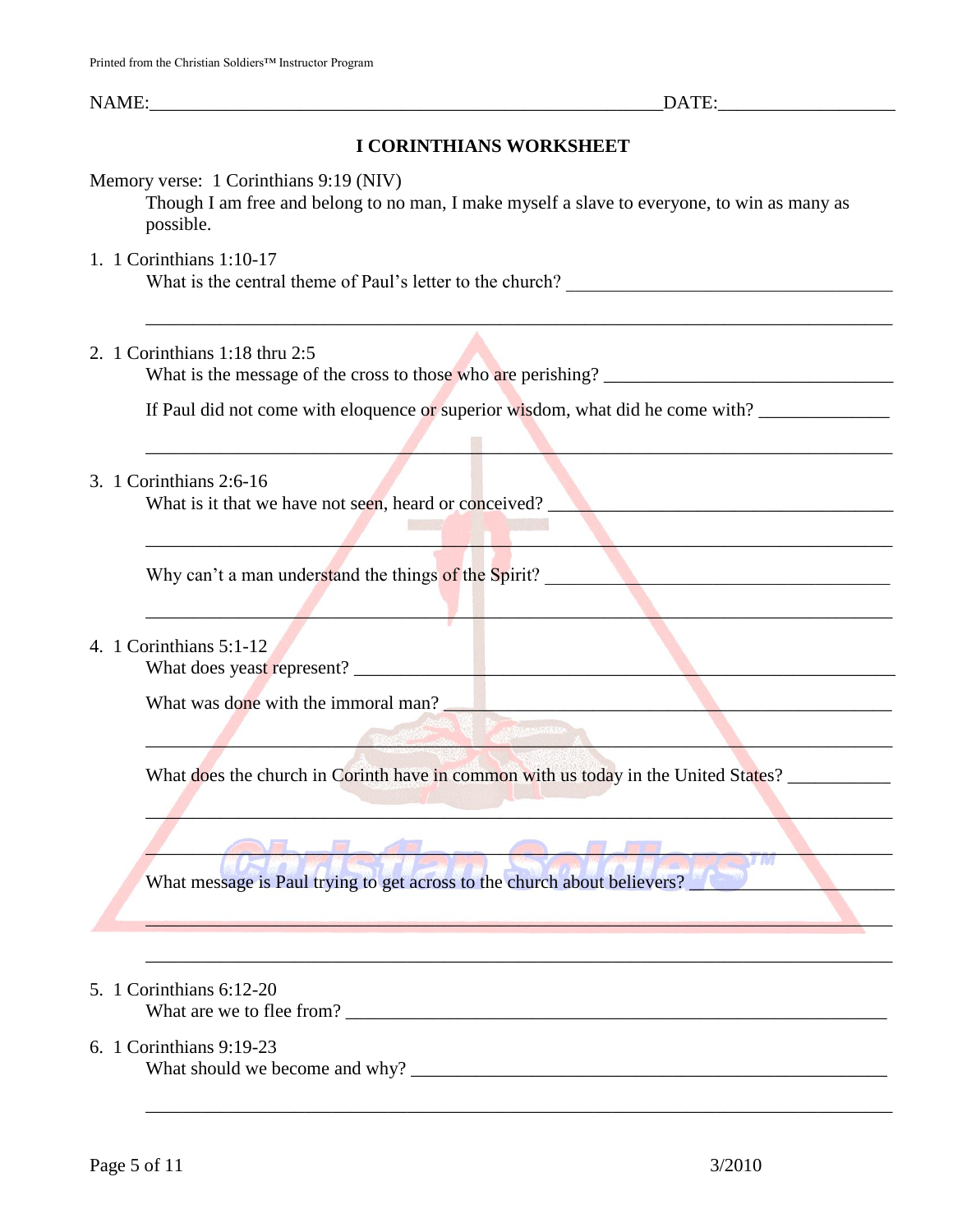# **I CORINTHIANS WORKSHEET (continued)**

| 7. 1 Corinthians 9:24                                                                                                                        |
|----------------------------------------------------------------------------------------------------------------------------------------------|
| 8. 1 Corinthians 10:1-13                                                                                                                     |
| 9. 1 Corinthians 10:14-33<br>If everything is permissible then is it okay to sin? Yes No Why?                                                |
| How should we eat and drink?                                                                                                                 |
| 10. 1 Corinthians 11:23-34                                                                                                                   |
| What are we to do before we eat or drink the Lord's Supper?                                                                                  |
| 11. 1 Corinthians 12:7                                                                                                                       |
| 12. 1 Corinthians 12:25<br>How should the body act?                                                                                          |
| 13. 1 Corinthians 13<br>What does chapter 13 focus on?                                                                                       |
| 14. 1 Corinthians 15<br>What does chapter 15 focus on?<br>15. 1 Corinthians 16:13-14<br>M M<br>We are told to be on guard and stand in what? |
| How should we do all things?                                                                                                                 |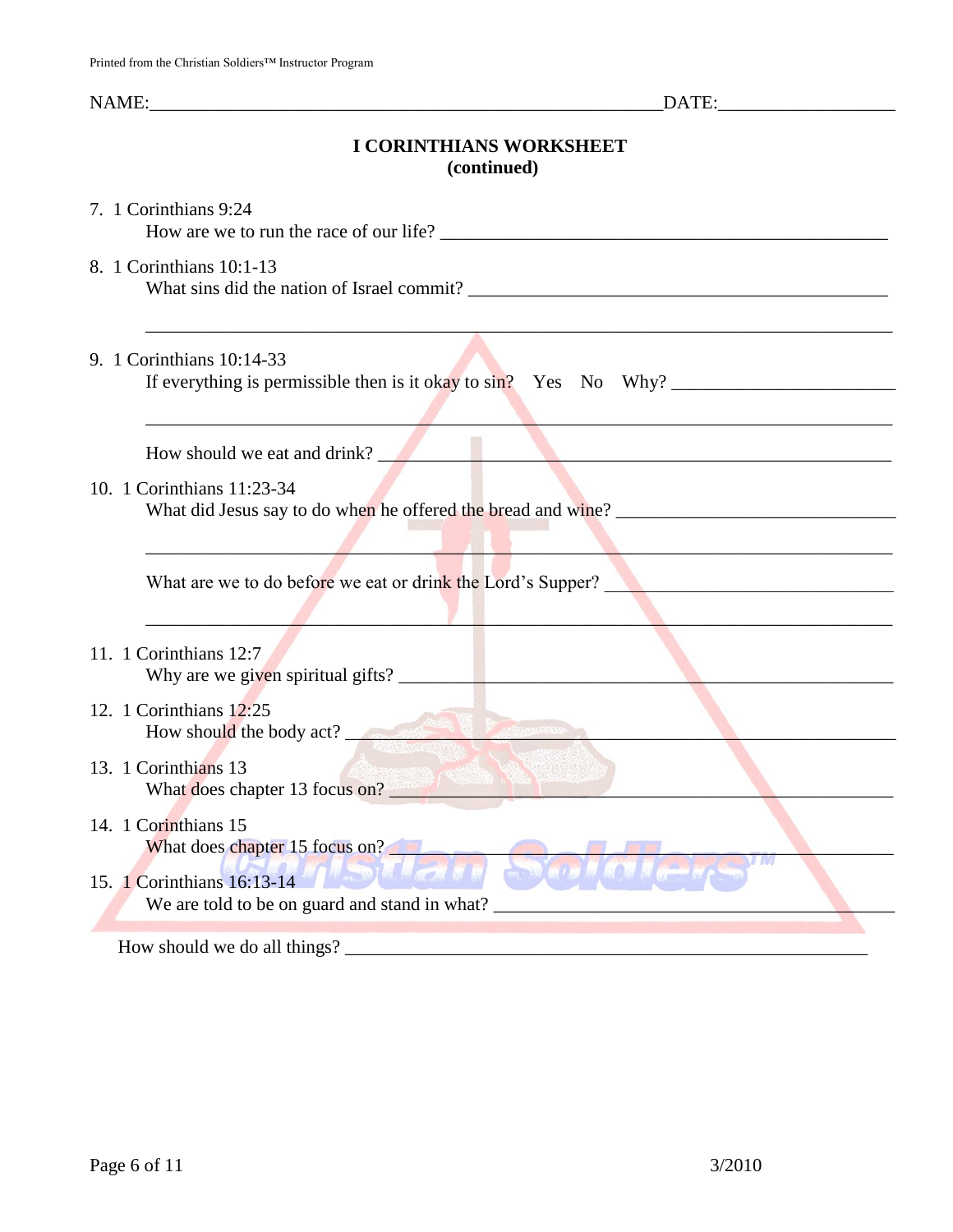|                                                                                                                               | NAME: DATE:                                                                                                                                                                                   |
|-------------------------------------------------------------------------------------------------------------------------------|-----------------------------------------------------------------------------------------------------------------------------------------------------------------------------------------------|
|                                                                                                                               | <b>2 CORINTHIANS WORKSHEET</b>                                                                                                                                                                |
| Memory Verse: 2 Corinthians 5:17 (NIV)                                                                                        | Therefore, if anyone is in Christ, he is a new creation; the old has gone, the new has come!                                                                                                  |
| 1. 2 Corinthians 4:17-18                                                                                                      | Paul reminds us to be faithful even in bad times. So we fix our eyes on not what is seen, but on<br>what is unseen. For what is seen is _______________, but what is unseen is _____________. |
| 2. 2 Corinthians 5:7<br>We live by $\frac{1}{\sqrt{1-\frac{1}{2}}}\$ not by $\frac{1}{\sqrt{1-\frac{1}{2}}}\$ .               |                                                                                                                                                                                               |
| 3. 2 Corinthians 8:9                                                                                                          | For you know the grace of our Lord Jesus Christ, that though we are rich, yet for your sake he                                                                                                |
| $became$ ________________________.                                                                                            |                                                                                                                                                                                               |
| 4. 2 Corinthians 8:12<br>For if the willingness is there, the gift is<br>according to what he does not have.                  | according to what one has, not                                                                                                                                                                |
| 5. 2 Corinthians 9:6                                                                                                          |                                                                                                                                                                                               |
|                                                                                                                               |                                                                                                                                                                                               |
| 6. 2 Corinthians 9:15                                                                                                         |                                                                                                                                                                                               |
| 7. 2 Corinthians 10:18<br>For it is not the one who commends himself who is _______________________________<br>Lord commends. | but the one whom the                                                                                                                                                                          |
| 8. 2 Corinthians 12:9<br>rest in me.                                                                                          | Therefore, I boast all the more gladly about my south that's power may                                                                                                                        |
| 9. 2 Corinthians 12:10                                                                                                        | That is why, for Christ's sake, I delight in weaknesses, in insults, in hardships, in persecutions, in                                                                                        |
|                                                                                                                               |                                                                                                                                                                                               |
| 10. 2 Corinthians 13:11                                                                                                       | Aim for perfection, listen to my appeal, be of one _____________, live in __________.                                                                                                         |
|                                                                                                                               |                                                                                                                                                                                               |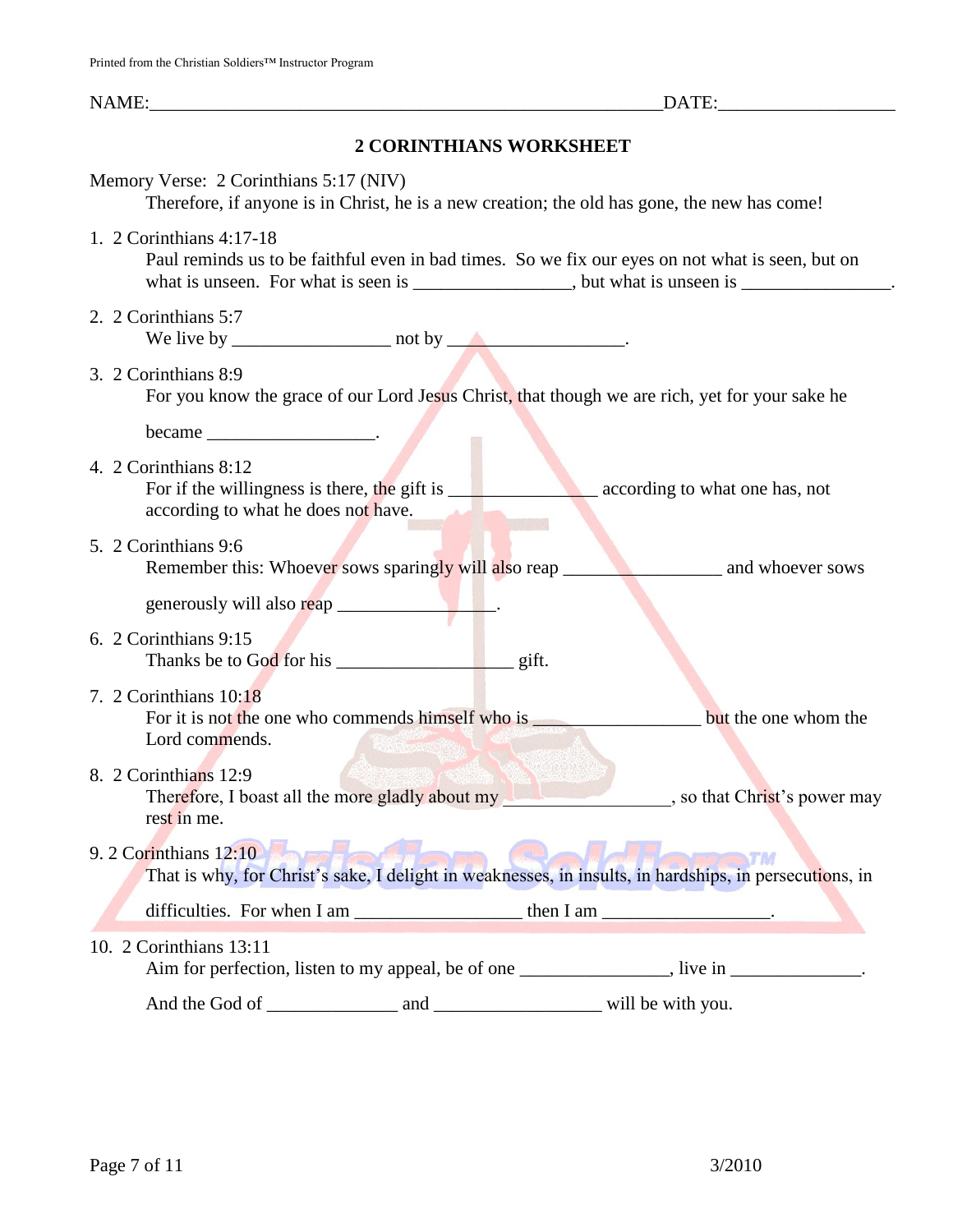# **GALATIANS WORKSHEET**

| Memory verse: Galatians 5:14 (NIV)<br>The entire law is summed up in a single command: "Love your neighbor as yourself." |                                                                 |
|--------------------------------------------------------------------------------------------------------------------------|-----------------------------------------------------------------|
| 1. Galatians 1:1                                                                                                         |                                                                 |
| 2. Galatians 1:17<br>Who did Paul go to see in Jerusalem?                                                                |                                                                 |
| 3. Galatians 2:15-16<br>Is man justified by observing the law?                                                           |                                                                 |
| 4. Galatians 3:26                                                                                                        |                                                                 |
| 5. Galatians 4:7<br>but a<br>So you are no longer a<br>has made you also an heir.                                        |                                                                 |
| 6. Galatians 5:14<br>The entire law is summed up in a single command: "Love your                                         | as                                                              |
| 7. Galatians 5:22<br>Circle the "fruits of the spirit."<br><b><i><b>CONTRACTOR</b></i></b>                               |                                                                 |
| Apples<br>Peace<br>Love<br>Joy                                                                                           | Kindness<br>Pears                                               |
| 8. Galatians 6:2<br>each others<br>of                                                                                    | and this way you will fulfill the<br><b>SALACTAR AND REPORT</b> |
|                                                                                                                          |                                                                 |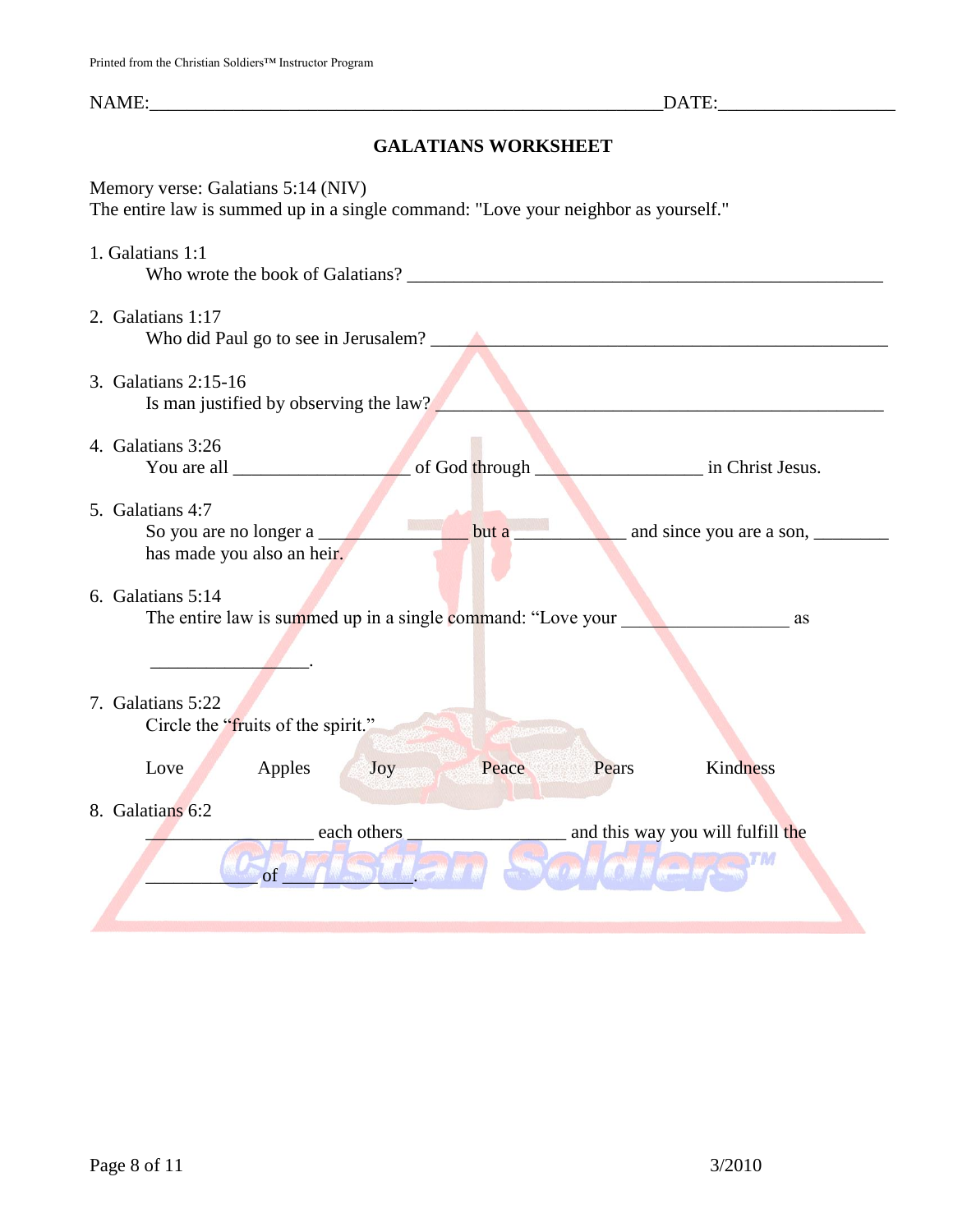| NAME: |  |  |
|-------|--|--|
|       |  |  |

# **EPHESIANS WORKSHEET**

| Memory verse: Ephesians 2:8-9 (NIV)<br>For it is by grace you have been saved, through faith-and this not from yourselves, it is the gift of<br>God - not by works, so that no one can boast. |                                                                                                                        |          |           |  |  |
|-----------------------------------------------------------------------------------------------------------------------------------------------------------------------------------------------|------------------------------------------------------------------------------------------------------------------------|----------|-----------|--|--|
| 1. Ephesians 1:4                                                                                                                                                                              |                                                                                                                        |          |           |  |  |
|                                                                                                                                                                                               | $\frac{1}{2}$ and $\frac{1}{2}$ and $\frac{1}{2}$ in his sight.                                                        |          |           |  |  |
| 2. Ephesians 2:8                                                                                                                                                                              |                                                                                                                        |          |           |  |  |
| 3. Ephesians 4:2<br>another in love.                                                                                                                                                          |                                                                                                                        |          |           |  |  |
| 4. Ephesians 5:8<br>For you were once                                                                                                                                                         |                                                                                                                        |          |           |  |  |
| 5. Ephesians 5:20                                                                                                                                                                             |                                                                                                                        |          |           |  |  |
| 6. Ephesians 6:1<br>7. Ephesians 6:10-17                                                                                                                                                      | everything in the name of our $\sqrt{1 + \frac{1}{2}}$<br>Put the letter in the space that matches the piece of armor. |          |           |  |  |
| A. Faith                                                                                                                                                                                      | <b>B.</b> Salvation                                                                                                    | C. Truth | D. Spirit |  |  |
| <b>Belt</b>                                                                                                                                                                                   | Helmet                                                                                                                 | Sword    | Shield    |  |  |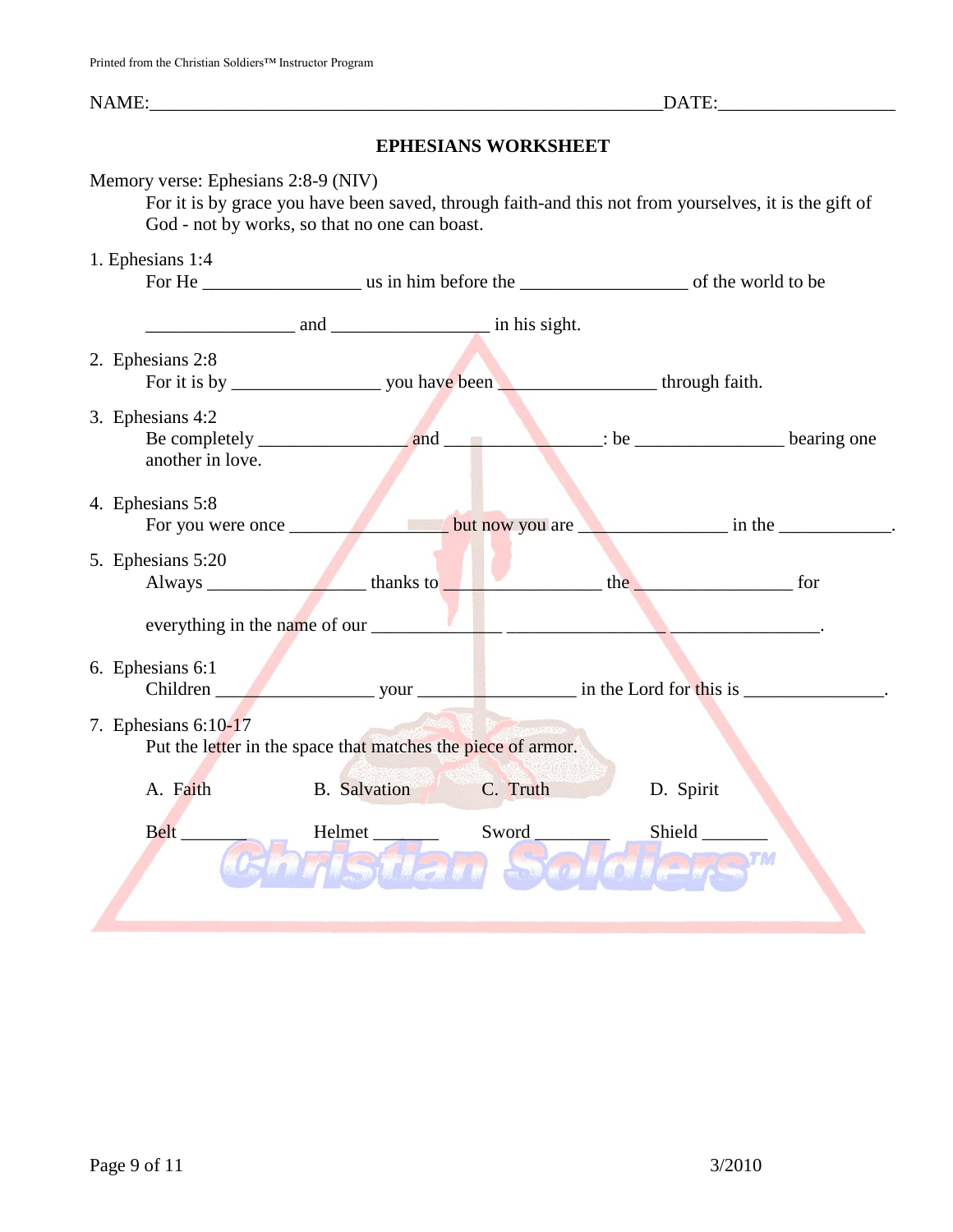## **PHILIPPIANS WORKSHEET**

|                                                                                                                         | Memory verse: Philippians 4:5 (NIV)<br>Let your gentleness be evident to all. The Lord is near.                                                                                                                                                                  |  |  |  |
|-------------------------------------------------------------------------------------------------------------------------|------------------------------------------------------------------------------------------------------------------------------------------------------------------------------------------------------------------------------------------------------------------|--|--|--|
|                                                                                                                         | 1. Philippians 1:1                                                                                                                                                                                                                                               |  |  |  |
|                                                                                                                         | 2. Philippians 1:2                                                                                                                                                                                                                                               |  |  |  |
|                                                                                                                         | 3. Philippians 1:22<br>for me.                                                                                                                                                                                                                                   |  |  |  |
|                                                                                                                         | 4. Philippians 2:3<br>Do nothing out of selfish ambition, or vain conceit, but in ______________ consider others                                                                                                                                                 |  |  |  |
|                                                                                                                         | better than $\frac{1}{\sqrt{1-\frac{1}{2}} \cdot \frac{1}{2}}$                                                                                                                                                                                                   |  |  |  |
| 5. Philippians 2:9-11<br>Therefore God exalted him to the highest place and gave him the name that is above every name, |                                                                                                                                                                                                                                                                  |  |  |  |
|                                                                                                                         | that at the name of <u>servery</u> knee should bow, in heaven and on earth and                                                                                                                                                                                   |  |  |  |
|                                                                                                                         |                                                                                                                                                                                                                                                                  |  |  |  |
|                                                                                                                         | is Lord, to the glory of God the Father.                                                                                                                                                                                                                         |  |  |  |
|                                                                                                                         | 6. Philippians 2:13<br>according to his<br>good purpose.                                                                                                                                                                                                         |  |  |  |
|                                                                                                                         | 7. Philippians 2:19-22<br>Who does Paul say served with him?                                                                                                                                                                                                     |  |  |  |
|                                                                                                                         | 8. Philippians 4:6<br>Do not be <b>the contract of the contract of the contract of the contract of the contract of the contract of the contract of the contract of the contract of the contract of the contract of the contract of the contract of the</b><br>by |  |  |  |
|                                                                                                                         | and<br>with thanksgiving, present your requests to                                                                                                                                                                                                               |  |  |  |

 $\frac{1}{2}$  and  $\frac{1}{2}$  and  $\frac{1}{2}$